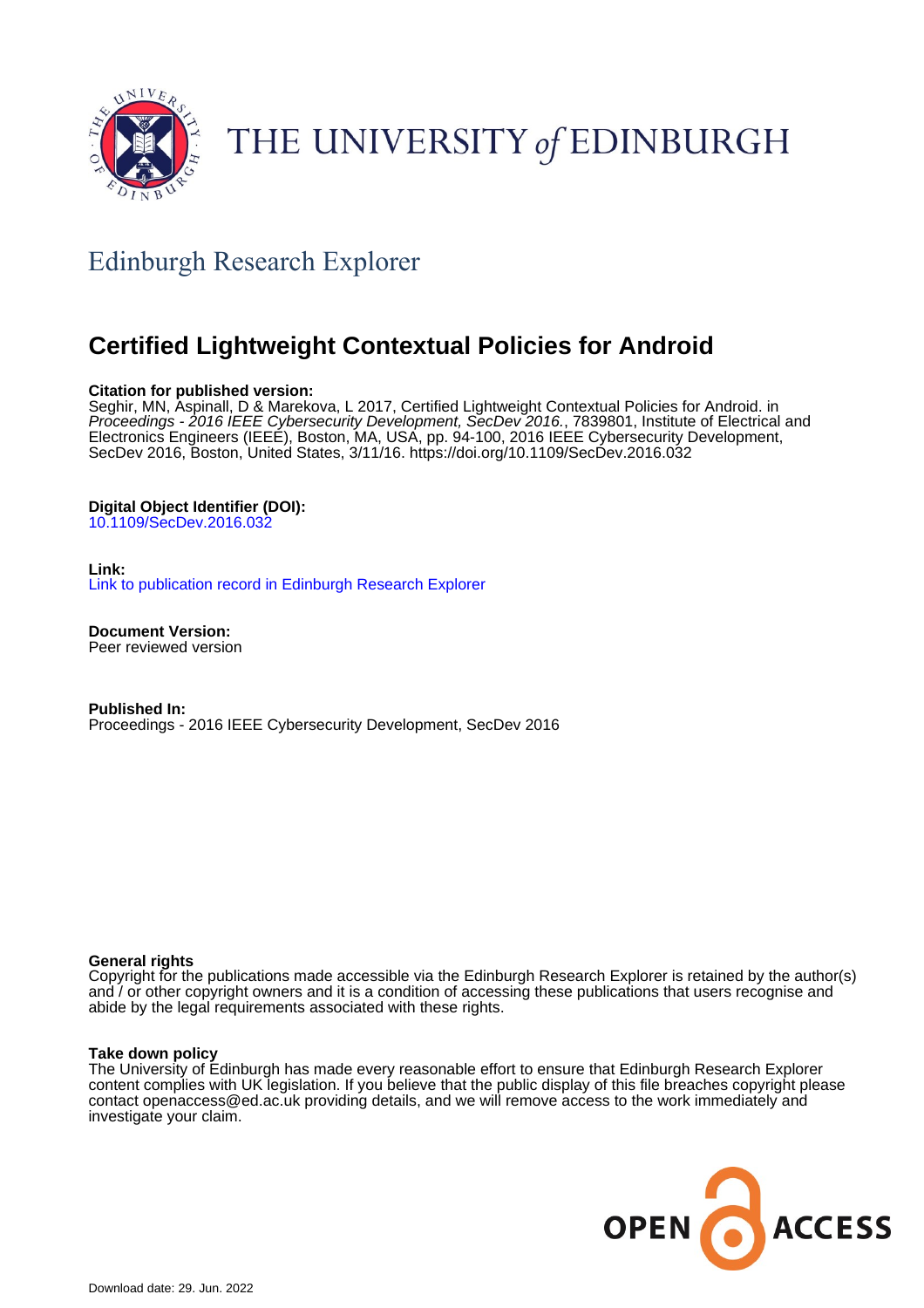# Certified Lightweight Contextual Policies for Android

Mohamed Nassim Seghir University of Edinburgh

David Aspinall University of Edinburgh

Lenka Marekova University of Edinburgh

*Abstract*—Security in Android applications is enforced with access control policies implemented via *permissions* giving access to different resources on the phone. These permissions are often too coarse and their attribution is based on an all-or-nothing decision on most of Android distributions. How can we grant permissions and be sure they will not be misused? We propose a policy-based lightweight approach for the verification and certification of Android applications with respect to a given policy. It consists of a verifier running on a conventional computer and a checker residing on an Android mobile device. The verifier applies static analysis to show the conformance between an application and a given policy. It also generates a certificate asserting the validity of the analysis result. The checker, on a mobile device, can then check the validity of the certificate to confirm of refute the fulfilment of the policy by the application before installing it. This scheme represents a potential future model for app stores where apps are equipped with policies and checkable evidence. We have implemented our approach, we report on the preliminary results obtained for a set of popular real-world applications.

#### I. INTRODUCTION

Android's openness and ubiquity make it an ideal target for malware. Security in Android applications is enhanced with access control policies implemented via *permissions* giving access to different resources on the phone. But the permission model depends on the good judgment of the user, who needs to have some knowledge about the reasonable behavior of the application. For example, Brightest Flashlight Free  $<sup>1</sup>$  is</sup> an app which was downloaded 50 million times; its purpose is to turn on all the lights on a phone to their maximum level. However, it turned out that this app requested many inappropriate permissions, stealing the user's location and unique ID, and sending them to advertisers [1]. Most users would probably be unaware or surprised by this behaviour.

A straightforward solution to the previous case is to refuse granting permissions (refuse installation) to an app if its natural functionality does not match the requested permissions. But what if an app asks for permissions for some extra functional tasks which are not harmful? On the opposite side, if the required permissions match the logical functionality of the app, can we grant them and be sure they will not be misused? For example, an application for SMS management needs the permission SEND\_SMS for sending, but should not use it to send out private data or contact premium rate numbers. Another example concerns a sound recording app. While the RECORD AUDIO permission is a legitimate requirement for the natural functionality of the app, using it for recording without the user consent is an unwanted and a suspicious behavior.

<sup>1</sup>https://play.google.com/store/apps/details?id=golden shorestechnologies.brightestflashlight.free

We propose *fine-grained* yet *lightweight* policies to prescribe the reasonable behaviour of applications. They refine the raw permissions model by making permissions bound to specific contexts, similar to the idea used in Pegasus [8]. For example, sound can only be recorded as a response to a user interaction, i.e., responding to a GUI event. We use static analysis to show the conformance between policies and application behaviour. A question that arises: can we trust the soundness (result) of the analysis? Moreover, how do we know that the analysis was indeed carried out? To address these questions, we propose a policy-based scheme, illustrated in Figure 1, which consists of the following ingredients:

- **Policy:** specify a set of rules to which the application must adhere. It can be provided by either a client of the application as a requirement or by the application provider as an advertisement to promote the safety/security features of its application.
- **Verifier:** static analysis that runs on the application provider side. It checks the conformance between the application and a policy, and generates a certificate.
- **Certificate:** audit for the accountability of the static analysis (verifier). It attests the correctness of the verifier outcome.
- **Checker:** static analysis that runs on the client (mobile device) side. It checks the validity of the certificate with respect to the application and the related policy. The checker is much lighter compared to the verifier.



Fig. 1: Contract-based certification scheme

The certificate provides independently verifiable guarantees in concert with cryptographic signatures. It broadens the idea of *Proof-Carrying Code* by Necula [22] by encompassing lightweight forms of evidence specific to particular properties, e.g., program annotations tracking permissions or resource usage. It also goes beyond cryptographic signatures as it allows to certify properties inherent to the functionality of the application, such as the absence of information leakage or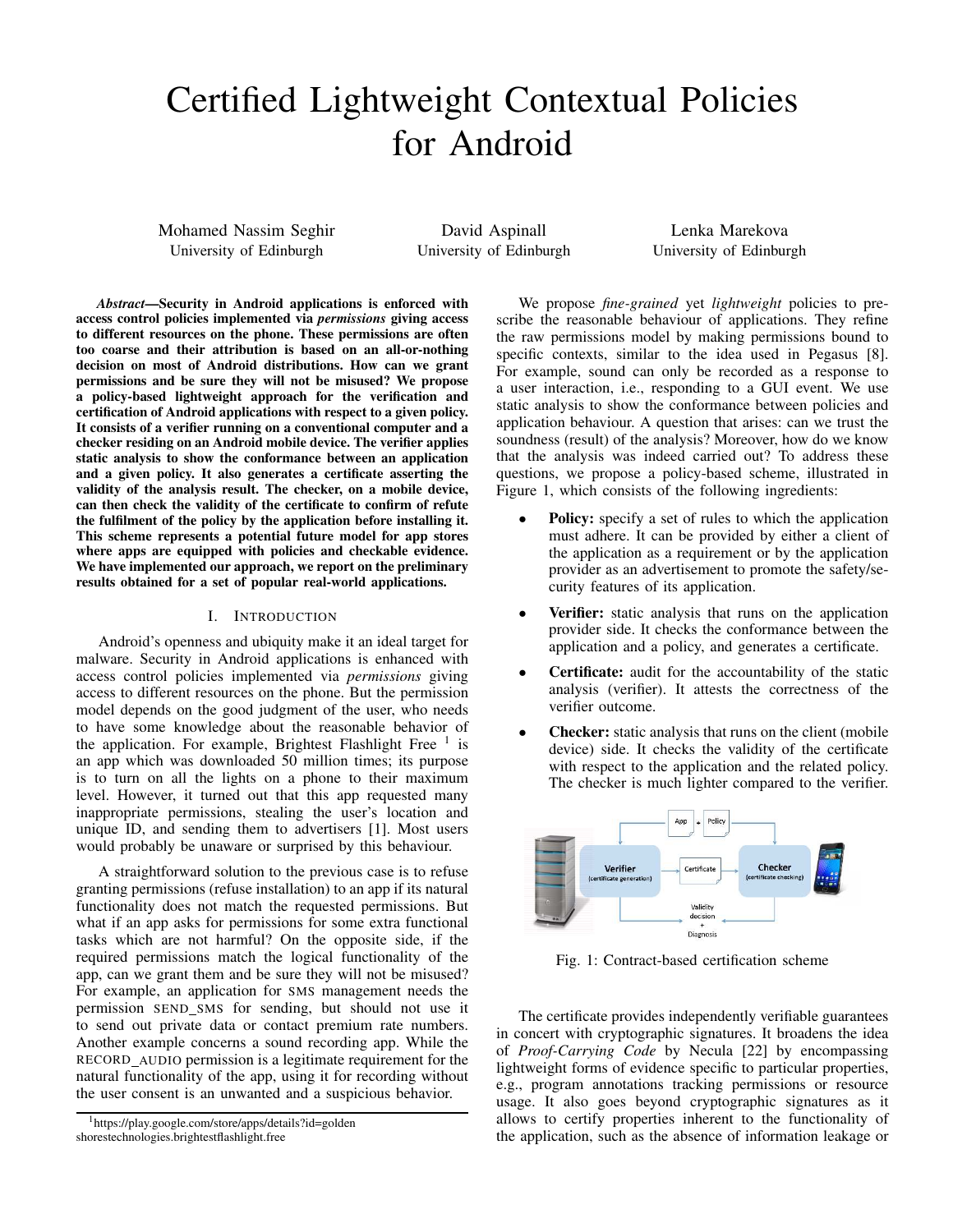```
1 public class Recorder extends Activity {<br>2 private MediaRecorder recorder = null:
 2 private MediaRecorder recorder = null;<br>3 ....
 3 . . . .
 4 public void onCreate (....) {<br>5 ((Button) findViewById
 5 ((Button) findViewById(Start))<br>6 setOnClickListener(startClion)
                    . set On Click Listener (start Click);
 7 . . . .
 8 // startRecording();<br>9 }
        9 }
\begin{array}{c} 10 \\ 11 \end{array}11 private void startRecording () {<br>12 recorder = new MediaRecord
12 recorder = new MediaRecorder();<br>13 recorder.setAudioSource
                 r e corder . set Audio Source
14 (MediaRecorder . AudioSource . MIC);<br>15 recorder . setOutputFile (/* file n
                 r ecorder . set Out put File (/* file name */);
16 \qquad \qquad \ldots17 recorder. start ();
18 }
\frac{19}{20}20 private View On Click Listener start Click 21 = new View On Click Listener () {
                   = new View. On Click Listener () {
22 public void onClick (View v) {<br>23 ....
23 . . . . .
24 startRecording ();
25 }};
26
27 }
```


Fig. 2: Code snippets and graphical interface of the Recorder app

bugs. The certificate can be independently checked to validate or refute the result of the analysis.

Checking the certificate is efficient compared to its generation. Hence, we are able to directly perform it on mobile devices which are relatively limited in terms of resources. We have extended our tool EviCheck [24] with this new operational scheme (check on device). We report on the results obtained for a set of real-world applications.

#### II. EXAMPLE

In this section, we illustrate our approach via possible scenarios of permission misuse.

#### *A. Actions without user consent*

Consider the code snippets and the associated graphical interface in Figure 2, which represent the audio recording app Recorder. The access to the recording device is carried out via object recorder (line 2). At the creation phase (onCreate), a callback for a click event is associated with the button Start (line 5). Within the callback onClick, the method startRecording is invoked (line 24) which in turns calls recorder.setAudioSource and recorder.start to set the (on-device) microphone as a source and trigger the recording process. This app requires the permission RECORD AUDIO which is associated with the API method setAudioSource of the MediaRecorder class. We might ask *how* and *when*

is this permission used? In the normal case, the user would expect the recording to begin when the button Start is pushed. A possible malicious behaviour is to trigger the recording without the intervention nor the knowledge of the user. To rule out such a behaviour we provide a policy expressing that the RECORD AUDIO permission will only be used in the context of the function onClick. An app can have multiple entry points. Hence, in terms of method invocations, we do not want to have a sequence of calls in which the API method associated with RECORD AUDIO is reachable from an entry point of the app other than onClick. We express this via the following rule:

ENTRY POINT, ¬CLICK HANDLER : ¬RECORD AUDIO

The context variable ENTRY\_POINT ranges over the set of entry points and CLICK HANDLER ranges over click event handlers. The notation  $\neg$ CLICK HANDLER means that click event handlers are discarded and ¬RECORD AUDIO means that the permission for audio recording should not be used. So the rule says: "*in all entry points, apart from click event handlers, the permission* RECORD AUDIO *must not be used*". This means, setAudioSource should only be reachable from a click event handler. This rule lacks some precision in describing the functionality of the app as the click event handler could be associated with the Start button as well as the Stop button. We can be more precise in our specification, if needed, by directly providing the method identifier instead of using context variables.

To check the validity of the previous rule, we use a simple reachability analysis which computes the transitive closure of the call graph with respect to permission usage. The result of the analysis is a map associating with each method the set of permissions corresponding to API methods which are potentially reachable from it. Starting with the initial map

```
setAudioSource : RECORD_AUDIO
```
the analysis returns the new map

| setAudioSource | $\bullet$            | RECORD AUDIO |
|----------------|----------------------|--------------|
| onClick        | $\cdot$              | RECORD AUDIO |
| onCreate       | $\ddot{\phantom{a}}$ |              |
| startRecording |                      | RECORD AUDIO |

Entry points are underlined. We can see that RECORD AUDIO is only associated with onClick, thus our policy is valid. If we uncomment the line 8 (Figure 2), the policy is violated as RECORD AUDIO will be reachable from the entry point onCreate as well.

Certificate. Now the question is how can a client of the analysis trust its claim? The analysis might contain errors or, even worse, an attacker can provide such a result without applying the analysis at all. For this, the computed map will serve as a certificate. To test its validity, we just need to check that for each pair of (caller, callee) methods, the set of permissions associated with the caller includes the ones associated with the callee. An auxiliary implicit condition is that all methods must have entries in the map. Let us try to tamper with the certificate generated for the previous example by omitting RECORD AUDIO from the entry corresponding to onClick. This will be detected as RECORD\_AUDIO is included in startRecording which is called by onClick, so it must be included in the caller as well. Let us have a more extreme scenario where we remove RECORD AUDIO from all entries. This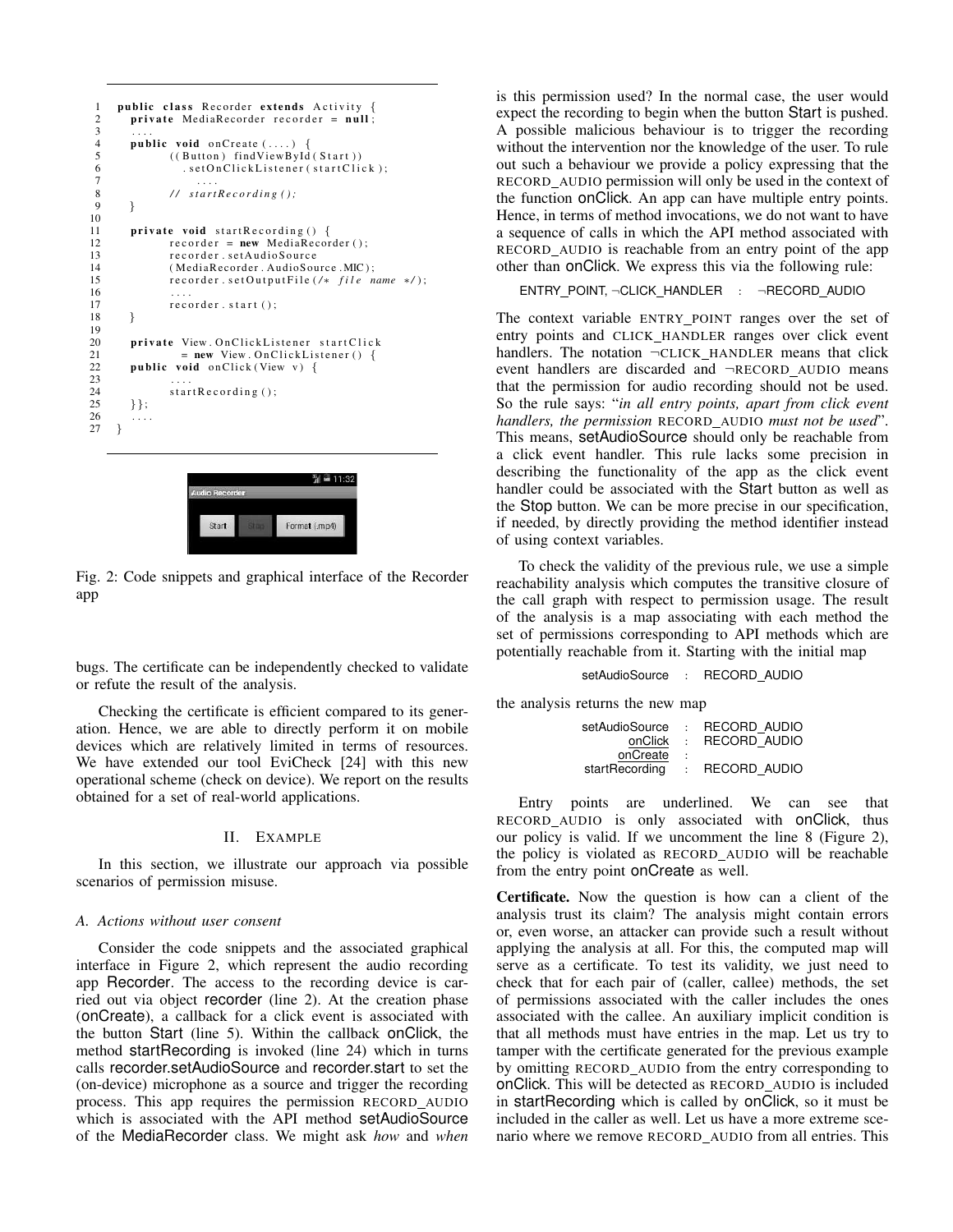```
public class uploader extends IntentService {
 2 . . . .
3 protected void on HandleIntent (Intent intent) {
 4 . . .
5 sendFile(/* file name */);
 6 }
7
8 private void sendFile(string file_name){<br>9 // read content of file name
9 / / r e a d c o n t e n t o f f i l e n a m e
10 / / n e e d s p e r m i s s i o n READ EXTERNAL STORAGE
\frac{11}{12}12 // send content of file_name via a socket<br>13 // needs permission INTERNET
            13 / / n e e d s p e r m i s s i o n INTERNET
\begin{matrix} 14 & 15 \\ 15 & 1 \end{matrix}\}
```
Fig. 3: Code illustrating file transfer from the phone to a remote destination in the background using an IntentService component

case also is detected as RECORD AUDIO is associated with setAudioSource by definition (framework implementation), it represents the seeds for the analysis. How about suppressing all the entries? Our analysis will be aware of this case as the first step in the certificate integrity check is to make sure that all the methods used in the program have entries in the map. We would like to emphasize that the call graph is not part of the certificate. It is computed the same way by both the provider and the client of the analysis.

#### *B. Stealing data*

The previous scenario illustrates a behaviour which is undesirable, but remains harmless as long as the recorded data do not leave the phone. What if the recorded file is sent out to a remote server via the network connection? This can be done by sending the file just after the user terminates its recording. To make this stealthy, a non-blocking service running in the background is used as shown in Figure 3. The service is called uploader and the file transfer is performed via the method sendFile. We abstract away the implementation details of sendFile as this is not relevant to the presentation. We can specify a policy that rules out such a malicious behaviour as follows:

#### SERVICE <sup>or</sup> : ¬INTERNET ¬READ EXTERNAL STORAGE

The context variable SERVICE ranges over the set of methods which are members of service components. The rule says: "*in each method belonging to a service component, either the* INTERNET *or the* READ EXTERNAL STORAGE *permission can be used but not both*". The notation  $\frac{\partial r}{\partial r}$  stipulates that the right side of the rule is a disjunction (by default, it is a conjunction). If the previous rule is violated, it does not necessarily mean that we have a data leak, but it serves as a lightweight alarm trigger which points out to parts of code to scrutinise more carefully. On the other hand, as the rule represents an over-conservative constraint, its validity rules out the undesirable scenario. We provide a more formal description of the rules semantics in the next section.

#### III. POLICY AND DIGITAL EVIDENCE

In this section, we describe the semantics of our policy language and provide an algorithm for checking the satisfiability of a given policy. We also show how to use the result as a certificate.

#### *A. Policy language*

Our policy language has the following grammar:

 $R := H (\colon | \overset{or}{\colon} ) T$  $H$  :=  $mid (CV|\neg CV)^+$  $CV$  := ENTRY\_POINT | ACTIVITY | SERVICE | RECEIVER  $|$  ONCLICK HANDLER  $|$  ONTOUCH HANDLER  $|$  LC  $LC := \text{ONCREATE} | \text{ONSTART} | \text{ONRESUME} | ...$ <br>  $T := (-id)^*$  $T = (\neg id)^*$ 

In the grammar, mid represents a method identifier which consists of the method name, its signature and the class it belongs to. Also we have CV for context variables, which can be ENTRY\_POINT referring to all entry points of the app, ACTIVITY representing methods belonging to activities, SER-VICE for methods belonging to service components, RECEIVER for methods belonging to receiver components, in addition to ONCLICK HANDLER and ONTOUCH HANDLER respectively referring to the click and touch event handlers. Moreover, CV can also be an activity life cycle callback such as ONCREATE, ONSTART, ONRESUME, etc. Activity callbacks as well as the touch and click event handlers are considered to be entry points. For a context variable  $CV$ , we write  $S_A(CV)$  to denote the set of methods of the application  $A$  represented by  $CV$ , e.g.,  $S_A$ (ENTRY\_POINT) is the set of all entry points of the application and  $S_A(*)$  represents the set of all methods of the program. Finally, id simply represents an identifier or a tag such as a permission.

#### *B. Semantics*

A policy is given as a set of rules. It is satisfied if all the rules it contains are satisfied. In what follows we show when a rule is satisfied by an application. First, for a rule R we call  $H$  the head of the rule and  $T$  its tail. A rule can have either an or-semantics  $\binom{or}{f}$  or an and-semantics (:). We define the function *Interpret* which gives an interpretation for the rule's head within an application; it simply returns a set of method identifiers. If  $H$  consists of just one method identifier  $mid$ , then  $Interpret(H, A) = \{mid\}$ . If H is a list of (negated) context variables  $CV_1, \ldots, CV_m, \neg CV_{m+1}, \ldots, \neg CV_n$  then

$$
Interpret(H, A) = (\bigcap_{i=1}^{m} S_A(CV_i)) \cap (\bigcap_{i=m+1}^{n} (S_A(*) \setminus S_A(CV_i)))
$$

*Example 1:* Let us assume that H is of the form

#### ¬ONTOUCH HANDLER ENTRY POINT ACTIVITY

In this case  $Interpret(H, A)$  represents the set of entry point methods belonging to activity components of the application A, which are not touch event handlers.

Given a rule R of the form  $H : T$ , we write  $Id(T)$  to denote the set of identifiers appearing in the rule's tail  $T$ . The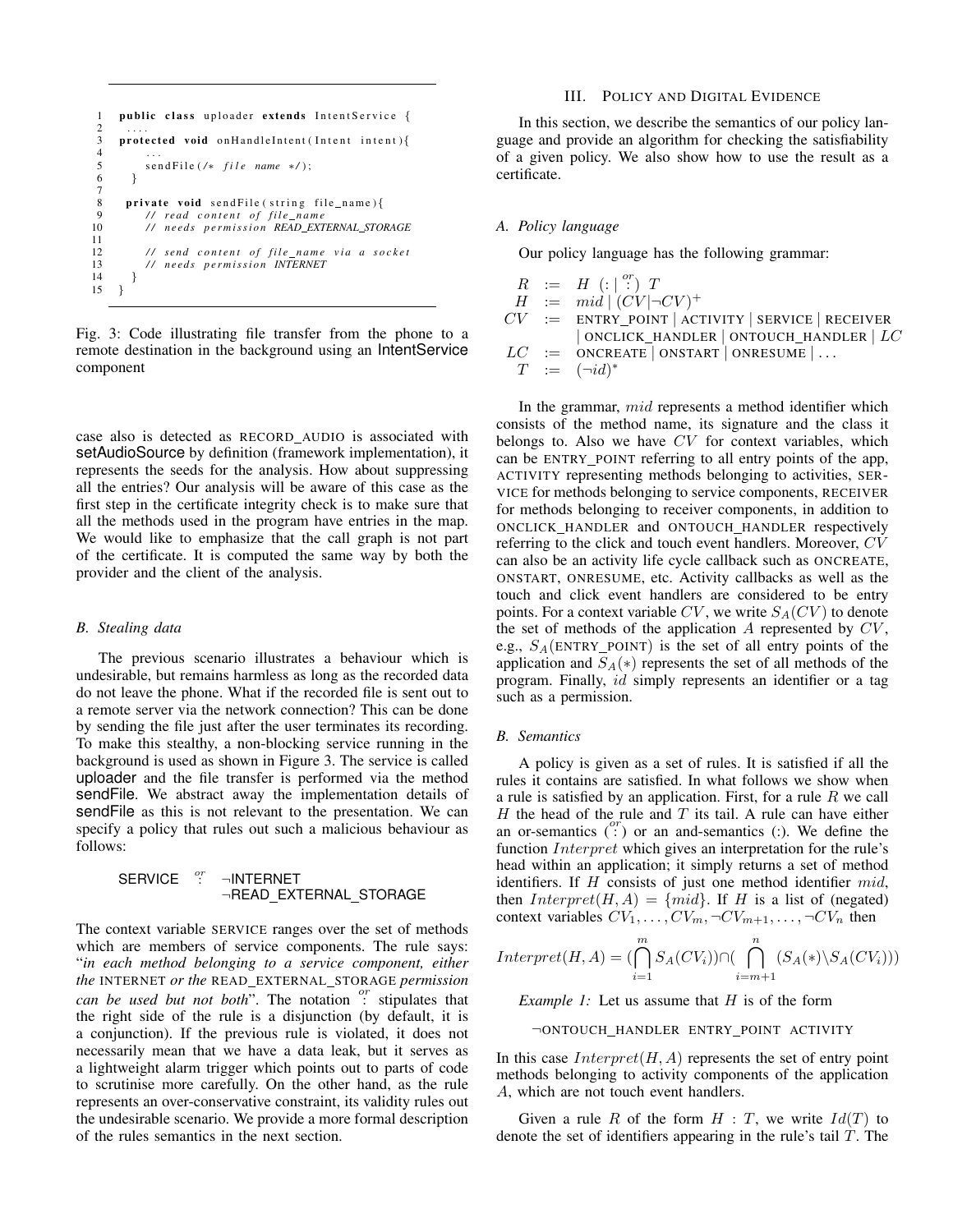satisfiability of a rule  $R$  by an application  $A$  is described as follows:

$$
A \models R \text{ if } \forall x \in Interpret(H, A).\nId(T) \cap reach_A(x) = \emptyset
$$
\n(1)

The symbol  $reach_A$  represents a map associating with each method of the application A a set of tags (E.g., permissions). A tag t belongs to  $reach_A(m)$  if t is by definition associated with the method  $m$  or if  $m$  calls another method  $m'$  within the application A such that  $t \in reach_A(m')$ . The semantics of an or-rule R of the form  $H^{or}$ : T is given by

$$
A \models R \text{ if } \forall x \in Interpret(H, A).\nId(T) \not\subset reach_A(x) \tag{2}
$$

A policy  $P$  is a mixture of and- and or-rules.

#### *C. Call Graph*

The call graph is the key representation on which our analysis relies. It is therefore essential that the generated call graph is as complete as possible, i.e., any pair of (caller, callee) in real executions of the application is present in the call graph. Java and object oriented languages in general have many features, such as method overriding, which makes the construction of an exact call graph (statically) at compile time impossible. Therefore, we over-approximate it using the class hierarchy approach [25] which permits to conservatively estimate the run-time types of the receiver objects. For an object  $o$  having a declared type  $t$ , its estimated types will be  $t$  plus all the subclasses of  $t$ . If  $t$  is an interface then its estimated types are all classes implementing it or implementing its subinterfaces together with all their subclasses. We write  $CG(A)$  to denote the function returning the call graph of an application A.

#### *D. Policy verification*

As mentioned previously, our verification technique generates a certificate as an audit for its outcome. This is implemented via Algorithm 1 which takes as input an application and a policy (set of rules) and returns a pair (Boolean, tag map) if the policy is satisfied. The returned map is a certificate for the validity of the analysis. If the policy is violated no certificate is returned. We have previously seen that rules interpretation with respect to an application A (formulae (1) and (2)) depends on the set of tags associated with the different methods in  $reach_A$ , hence our algorithm proceeds in two phases. First, the tag map  $reach<sub>A</sub>$  is computed via a simple working list procedure (lines 5-12). Tags are propagated backwards from callees to callers until a fixpoint is reached. In the second phase, we iterate over rules composing the current policy and check their validity (line 14) with respect to the application. This amounts to checking the (non) violation of the formulas (1) and (2) for and-rules and or-rules respectively. If no rule is violated, a map (certificate) accompanying the validity answer is returned (line 17), otherwise the verification process is terminated without providing a certificate (line 16).

#### *E. Certification*

To check the validity of the generated certificate (tag map) computed by Algorithm 1, we do not need to re-apply a

| <b>Algorithm 1:</b> VerifyAppForPolicy                                |  |  |  |  |  |
|-----------------------------------------------------------------------|--|--|--|--|--|
| <b>Input:</b> application $A$ , poliy $P$                             |  |  |  |  |  |
| <b>Output</b> : (Boolean, tag map)                                    |  |  |  |  |  |
| 1 Var list $L$ , set $S$ ;                                            |  |  |  |  |  |
| 2 Let $M$ be the permission map for API functions;                    |  |  |  |  |  |
| 3 Let $reach_A(f) = M(f)$ if $f \in API$ and $reach_A(f) = \emptyset$ |  |  |  |  |  |
| otherwise;                                                            |  |  |  |  |  |
| 4 L := {all functions used in $app$ };                                |  |  |  |  |  |
| 5 while $L \neq \emptyset$ do                                         |  |  |  |  |  |
| pick up a function $f$ from $L$ ;<br>6                                |  |  |  |  |  |
| $S := reach_A(f);$<br>7                                               |  |  |  |  |  |
| <b>foreach</b> $f'$ s.t. $(f, f') \in CG(A)$ do<br>8                  |  |  |  |  |  |
| $reach_A(f) := reach_A(f) \bigcup reach_A(f');$<br>9                  |  |  |  |  |  |
| if $S \neq reach_A(f)$ then<br>10                                     |  |  |  |  |  |
| foreach $f''$ s.t. $(f'', f) \in CG(A)$ do<br>11                      |  |  |  |  |  |
| add $f''$ to $L$ ;<br>12                                              |  |  |  |  |  |
|                                                                       |  |  |  |  |  |
| 13 <b>foreach</b> rule $r$ in $P$ <b>do</b>                           |  |  |  |  |  |
| if $A \not\models r$ then<br>14                                       |  |  |  |  |  |
| print "policy violated";<br>15                                        |  |  |  |  |  |
| return (false,-);<br>16                                               |  |  |  |  |  |
| 17 <b>return</b> (true, $reach_A$ );                                  |  |  |  |  |  |

reachability analysis. In fact, the checking process, which is implemented via Algorithm 2, is lighter than the generation one. It takes an app, a tag map and a policy as parameters and returns true if the certificate is valid and the policy is satisfied or false otherwise. First, we check that all methods belonging to the platform API are present in the certificate together with their predefined tags (lines 1-5). In the next step, it suffices to go through the different methods and locally check if their associated set of tags is equal to the union of all the sets of tags associated with the functions they call (line 6-10). As illustrated by the tests at lines 3 and 8, it suffices to find one inconsistency to invalidate the certificate. If no inconsistency is found then the final step consists of assigning the certificate to  $reach_A$  (line 11) and then checking the satisfiability of the policy by the application (lines 12-16), similar to Algorithm 1.

The procedure CheckCertificate has a linear complexity in the number of methods of the program. It also has a constant space complexity as we are just performing checks without generating any information which needs to be stored. Moreover, we do not require the complete call graph to be present in memory. As we are performing a single (linear) pass, we can get rid of the current entry as soon as we move to the next one.

As the call graph is not part of the certificate, it is computed the same way via function  $CG$  in both the verifier (Algorithm 1) and the checker ((Algorithm 2).

#### *F. Discussion*

As mentioned previously, generating the call graph by itself is not a trivial task due virtual method dynamic resolution. Reflection is also a known issue for static analysis. A simple and conservative solution for this problem is to associate a tag  $t_{ref}$  with methods of the class java/lang/reflect/Method. We then use the tag  $t_{ref}$  to make the policy reflection-aware, e.g.,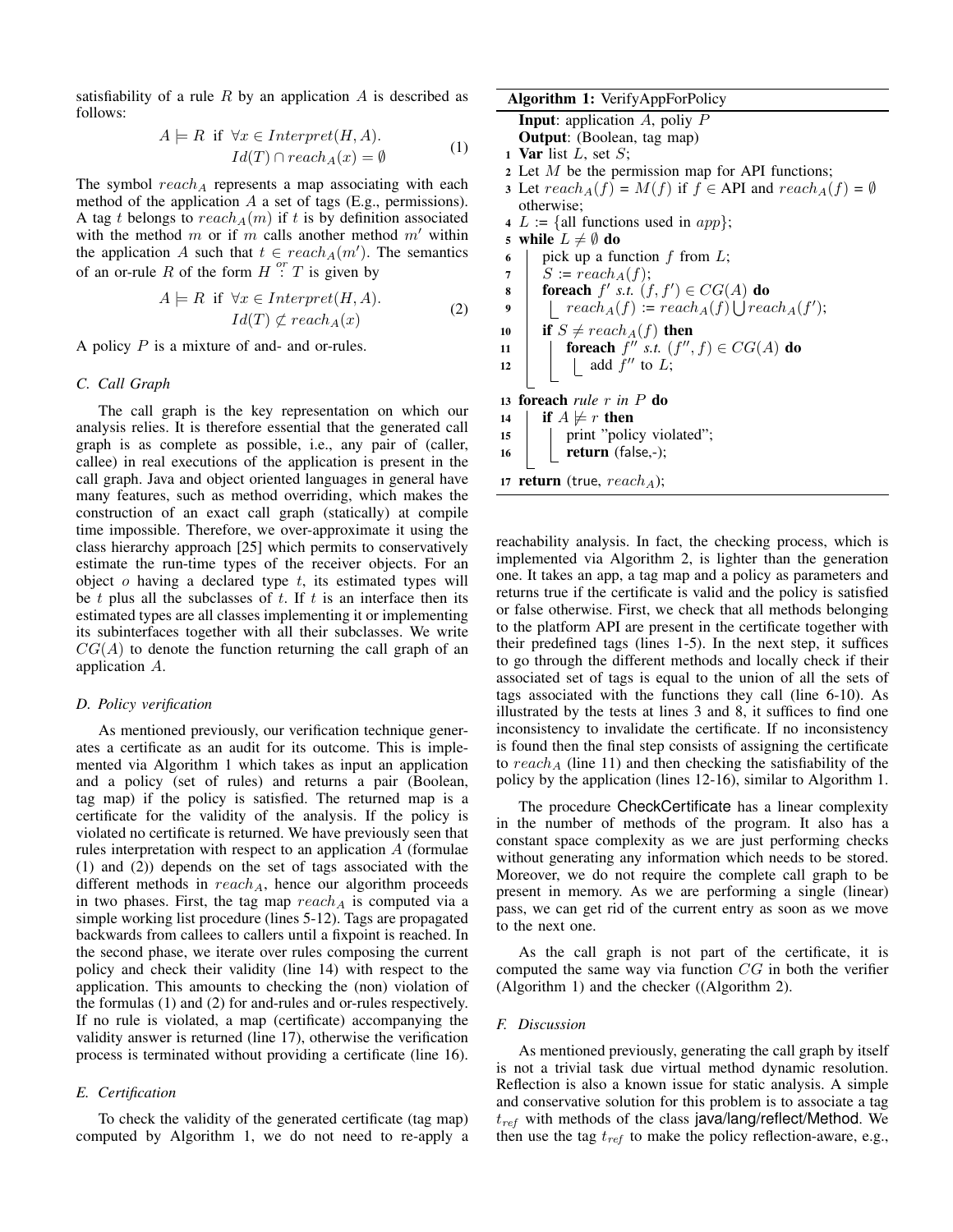Algorithm 2: CheckCertificate

**Input:** application  $A$ , policy  $P$ , map  $M$ Output: Boolean 1 Let  $M_0$  be the permission map for API functions; <sup>2</sup> foreach f ∈ *API* do  $3$  | if  $M[f] \neq M_0[f]$  then 4 | print "certificate invalid"; 5 **return** false; 6 foreach  $(f, -) \in CG(A)$  do 7 | Let  $S = \bigcup \{M[f'] \mid (f, f') \in CG(A)\};$ 8 if  $M[f] \neq S$  then 9 print "certificate invalid"; 10 **return** false; 11  $reach_A := M;$ <sup>12</sup> foreach *rule* r *in* P do 13 **if**  $A \not\models r$  then 14 | print "policy violated";  $15$  **return** (false); <sup>16</sup> return (true);

 $c : \neg t_{ref}$  to express that reflection should not be used in the context c. A similar solution can be adopted for dynamic code loading by associating a tag  $t_{dyn}$  with methods of the class dalvik/system/DexClassLoader.

Another key point is related to the nature of our analysis which is a *may-analysis*. It can show that an application may use a given permission but cannot show that the permission is actually used. This makes it more appropriate for disproving permission usage rather than proving it and explains the occurrence of identifiers in negated form in our policy language.

Finally, a question that needs to be addressed is: who provides policies? Although our tool gives the user the possibility of specifying policies, we do not expect an average user to do it by himself. Security experts could prescribe a bunch of policies based on application categories. What can we do in the absence of expertise? We are currently working on a data-driven automatic approach for policy generation. The preliminary prototype already provides encouraging results.

#### IV. IMPLEMENTATION AND EXPERIMENTS

*a) Implementation:* We have implemented the checker, which runs on mobile devices, as part of our tool EviCheck [24]<sup>2</sup>. EviCheck accepts apps directly in bytecode (APK) format and uses Androguard [12] as back-end for parsing them. As EviCheck is written in Python, we use kivy $\frac{3}{5}$  to facilitate the deployment of the checker module on Android mobile devices. The verifier module takes an app together with a policy as input, and answers whether the policy is satisfied by the app, and eventually outputs a certificate. The checker takes as input an app, a certificate and a policy, and answers whether the certificate is valid. Both the verifier and checker return diagnostic information pointing to the first violated rule in case of policy violation or to the first inconsistent map entry when checking the certificate. They also generate chain of method calls as witness.

*b) Experiments:* We have performed experiments on 13 real-world popular applications, from the Google Play store<sup>4</sup>, ranging over different domains: banking, multimedia, games, social, etc. We use a typical Linux desktop to host the verifier and a Motorola G3 mobile phone (Qualcom Snapdragon 1.4GHz processor) running Android to host the checker. In our study, we have specified a policy consisting of 6 rules which can potentially match undesirable behaviour. For example, reading contacts and using Internet in the background, which might indicate that private contacts are sent over the Internet. First, we call the verifier to verify the validity of the policy and to generate a certificate. In a second step, the checker is invoked to check the generated certificate. The results are illustrated in Table I. Column #M shows the number of methods per application as an indicator of the application size. Columns V(d) and C(d) respectively represent the verification and checking times on desktop computer. Column C(m) contains the checking times on mobile device. We have included checking times on desktop on purpose to illustrate how checking is more efficient than verification on a similar architecture. This motivated us to carry out the checking directly on mobile device. While the performance of the checker on mobile is not as good as on desktop, it still runs in less than 10 minutes and for one case in less than one minute. This is encouraging given the size of the considered applications and the limitations of mobile devices. To give an idea about the complexity of these apps for static analysis tools, Flowdroid [2] is unable to analyze the *Hsbc* app within a bound of 30 minutes on a desktop computer.

The remaining part of the table concerns the rules forming the policy. The presence of the symbol  $\chi$  indicates that the concerned rule is violated. A description of each rule is given in Figure 4. Policy violation does not necessarily mean malicious behaviour, but it can serve as an alarm to trigger more careful scrutinizing. For example, rule 6 is violated by the *Hsbc* app. This was surprising, knowing that it is a banking app. Why would it use the camera at all? Our investigation revealed that this app offers a mobile check deposit service <sup>5</sup> which uses the camera to take a picture of the check. Further to this, we wanted to know if the app is taking pictures without user consent as rule 6 indicates that the camera is used in a method which is not a click handler. By analysing the bytecode of the application, we found out that there are camera-related methods which are reachable from an onResume callback of an activity. However, they are used for configuration purposes.

- 2. ENTRY\_POINT SERVICE :  $^{OR}$   $\neg$  ACCESS\_FINE\_LOCATION  $\neg$  INTERNET
- 3. ENTRY\_POINT SERVICE : $^{OR}$   $\neg$ READ\_CONTACTS  $\neg$ SEND\_SMS
- 4. ENTRY\_POINT SERVICE : $^{OR}$   $\neg$ READ\_CONTACTS  $\neg$ INTERNET 5. ACTIVITY ENTRY POINT ¬ONCLICK HANDLER : ¬RECORD AUDIO
- 6. ACTIVITY ENTRY POINT ¬ONCLICK HANDLER : ¬CAMERA

Fig. 4: Rules composing the policy used in the study

<sup>2</sup>http://groups.inf.ed.ac.uk/security/appguarden/tools/EviCheck <sup>3</sup>https://kivy.org

<sup>1.</sup> ENTRY\_POINT SERVICE :  $^{OR}$   $\neg$  ACCESS\_FINE\_LOCATION  $\neg$ SEND\_SMS

<sup>4</sup>https://play.google.com/store/apps

<sup>5</sup>https://www.us.hsbc.com/1/2/home/personal-banking/pib/mobile/mobiledeposit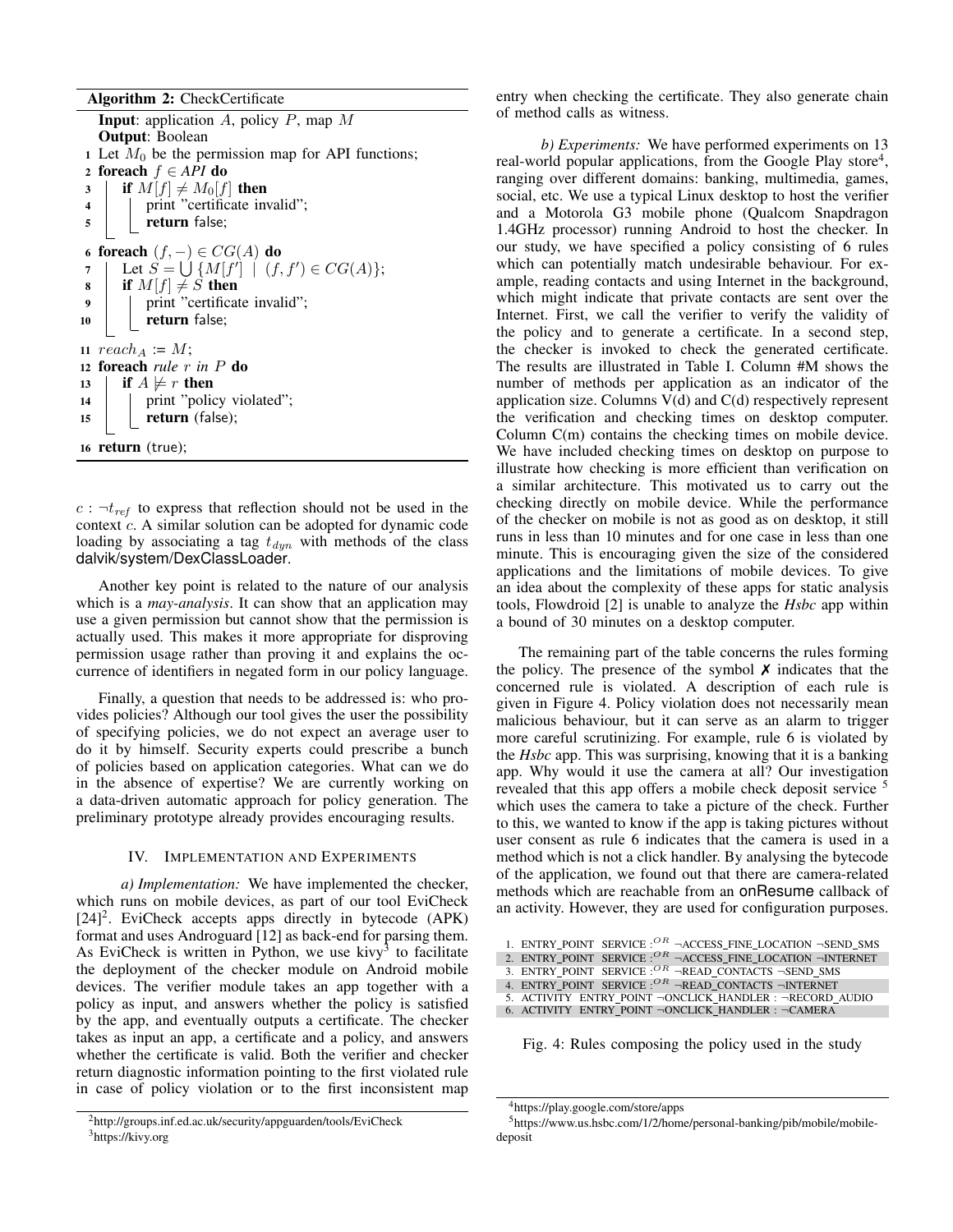|                        |       |        |       |        | Policy rules |  |   |   |  |   |
|------------------------|-------|--------|-------|--------|--------------|--|---|---|--|---|
| App                    | #M    | V(d)   | C(d)  | C(m)   |              |  | 3 | 4 |  | 6 |
| Angrybirds             | 48324 | 123.1  | 50.11 | 436.27 |              |  |   |   |  |   |
| CandyCrushSaga         | 23877 | 25.38  | 19.12 | 182.51 |              |  |   |   |  |   |
| Facebook               | 7969  | 12.16  | 11.36 | 67.56  |              |  |   |   |  |   |
| FacebookMessenger      | 4201  | 7.02   | 6.78  | 34.34  |              |  |   |   |  |   |
| <b>Firefox Browser</b> | 28442 | 50.52  | 30.07 | 287.07 |              |  |   |   |  |   |
| Hsbc                   | 18365 | 18.32  | 13.83 | 122.56 |              |  |   |   |  | X |
| Instagram              | 39062 | 94.55  | 50.63 | 427.32 |              |  |   |   |  |   |
| LinkedIn               | 50743 | 191.97 | 56.88 | 550.89 |              |  |   |   |  |   |
| OperaBrowser           | 28137 | 34.68  | 23.61 | 218.71 |              |  |   |   |  |   |
| Skyscanner             | 44374 | 121.78 | 55.57 | 449.75 |              |  |   |   |  |   |
| Twitter                | 45700 | 151.03 | 47.95 | 462.65 |              |  |   |   |  |   |
| Uber                   | 48600 | 113.84 | 46.15 | 426.05 |              |  |   |   |  |   |
| Viber                  | 50876 | 153.6  | 53.69 | 479.64 |              |  |   |   |  |   |

TABLE I: Results of checking a policy composed of 6 rules against 13 popular apps from the Google Play store. The symbol  $\chi$  indicates that a rule (policy) is violated.

#### V. RELATED WORK

Recently, many tools for analysing different security aspects of Android have emerged. Some of them rely on dynamic analysis [5], [14], [23], [26], [27]. Others are based on static analysis [2], [4], [9], [16], [18]. The last family of tools perform an exhaustive exploration of the application behaviour. This is made possible thanks to abstraction (overapproximation) which also leads to some imprecision. We are interested in this category (static analysis) of tools as our aim is to certify the absence of bad behaviours. Our work is a complement to these tools. In addition to analysing applications, we also return a verifiable evidence attesting the validity of the analysis. The tool Kirin [15] uses lightweight rules which conservatively match undesirable behaviour. Their policy language can refer to permissions but does not refer to their usage context. Our language does not have this limitation. Moreover, our analysis is more faithful to the application behaviour by operating on its code as opposed to Kirin's analysis which is restricted to the manifest file. Chen et al. use temporal logic and model checking to specify and verify API and permission sequences in a given context [8]. While their approach can capture more interesting properties than ours, it does not generate a certificate for the result. A combination of their approach with ours is an interesting track for investigation.

Jeon et al. proposed an approach for inferring and enforcing fine-grained permissions for Android by making them bound to a set of arguments [17]. Our policy language also defines a kind of fine-grained permissions, but they are bound to the usage context. Enforcing fine-grained access control policies was also investigated in the context of runtime monitoring [7], [10], [13], [20] where the policy is checked at runtime. In our case, the policy is statically checked, and we do not have further checks when the application is executed.

The idea of associating proofs with code was initially proposed by Necula under the moniker *Proof-Carrying Code* (PCC) [21], [22]. It was then used to support resource policies for mobile code [3], [6]. Furthermore, Desmet et al. presented an implementation of PCC for the .NET platform [11]. To the best of our knowledge, Cassandra is the only work in the literature about applying PCC to Android [19]. Their approach proposes a type system to precisely track information flows.

While precision is an advantage, it is hard to assess the practicability of their approach as no experiments involving realworld applications are reported<sup>6</sup>. Our approach is applicable to real-world large applications.

#### VI. CONCLUSION AND FURTHER WORK

We have presented a policy-based lightweight approach for the verification and certification of Android applications with respect to a given policy. It consists of a simple policy language, a verifier running on a conventional computer and a checker residing on an Android mobile device. We described an implementation of this technique and reported on experimental results obtained on real-world applications. This policybased scheme represents a potential future model for app stores, where apps are equipped with policies and checkable evidence. Our next step is to increase the efficiency of the checking process on device and to integrate more sophisticated analyses, such as information flow tracking.

#### **REFERENCES**

- [1] C. Arthur. Android torch app with over 50m downloads silently sent user location and device data to advertisers. *The Guardian*. 6 December 2013.
- [2] S. Arzt, S. Rasthofer, C. Fritz, E. Bodden, A. Bartel, J. Klein, Y. L. Traon, D. Octeau, and P. McDaniel. Flowdroid: precise context, flow, field, object-sensitive and lifecycle-aware taint analysis for android apps. In *PLDI*, page 29, 2014.
- [3] D. Aspinall and K. MacKenzie. Mobile resource guarantees and policies. In *CASSIS*, pages 16–36, 2005.
- [4] K. W. Y. Au, Y. F. Zhou, Z. Huang, and D. Lie. Pscout: analyzing the Android permission specification. In *ACM Conference on Computer and Communications Security*, pages 217–228, 2012.
- [5] M. Backes, S. Gerling, C. Hammer, M. Maffei, and P. von Styp-Rekowsky. Appguard - enforcing user requirements on Android apps. In *TACAS*, pages 543–548, 2013.
- [6] G. Barthe, P. Crégut, B. Grégoire, T. P. Jensen, and D. Pichardie. The mobius proof carrying code infrastructure. In *FMCO*, pages 1–24, 2007.
- [7] S. Bugiel, S. Heuser, and A.-R. Sadeghi. Flexible and fine-grained mandatory access control on Android for diverse security and privacy policies. In *Presented as part of the 22nd USENIX Security Symposium*, pages 131–146, Berkeley, CA, 2013. USENIX.
- [8] K. Z. Chen, N. M. Johnson, V. D'Silva, S. Dai, K. MacNamara, T. Magrino, E. X. Wu, M. Rinard, and D. X. Song. Contextual policy enforcement in Android applications with permission event graphs. In *NDSS*, 2013.
- [9] E. Chin, A. P. Felt, K. Greenwood, and D. Wagner. Analyzing interapplication communication in Android. In *MobiSys*, pages 239–252, 2011.
- [10] M. Conti, B. Crispo, E. Fernandes, and Y. Zhauniarovich. Crêpe: A system for enforcing fine-grained context-related policies on Android. *IEEE Transactions on Information Forensics and Security*, 7(5):1426– 1438, 2012.
- [11] L. Desmet, W. Joosen, F. Massacci, P. Philippaerts, F. Piessens, I. Siahaan, and D. Vanoverberghe. Security-by-contract on the .net platform. *Inf. Sec. Techn. Report*, 13(1):25–32, 2008.
- [12] A. Desnos. Androguard. http://code.google.com/p/androguard/.
- [13] M. Dietz, S. Shekhar, Y. Pisetsky, A. Shu, and D. S. Wallach. Quire: Lightweight provenance for smart phone operating systems. In *USENIX Security Symposium*, 2011.
- [14] W. Enck, P. Gilbert, B. gon Chun, L. P. Cox, J. Jung, P. McDaniel, and A. Sheth. Taintdroid: An information-flow tracking system for realtime privacy monitoring on smartphones. In *OSDI*, pages 393–407, 2010.

<sup>&</sup>lt;sup>6</sup>We have contacted the author with regards to the applicability of Cassandra to real-world apps but so far we have not received a response.